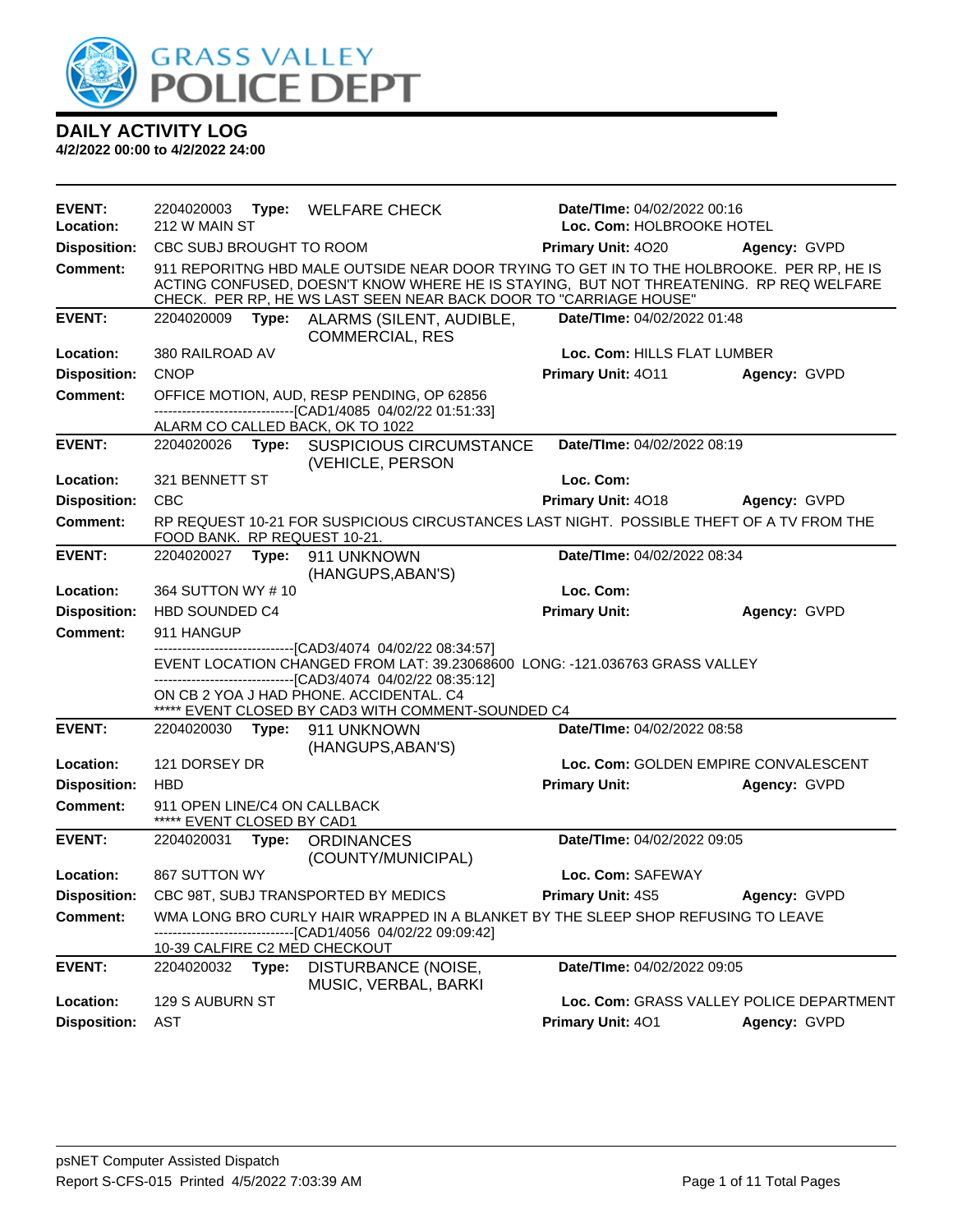

| <b>Comment:</b>     | 911 RP RPTNG SUBJ ATTEMPTING TO SERVE RP PAPERWORK, SUBJ CURRENTLY KEEPING RP FROM<br>GETTING TO VEH AND CURRENTLY RECORDING RP                                                        |                                          |  |  |  |  |
|---------------------|----------------------------------------------------------------------------------------------------------------------------------------------------------------------------------------|------------------------------------------|--|--|--|--|
|                     | -------------------------------[CAD2/4116 04/02/22 09:06:32]<br>SUBJ AND RP IN 415V                                                                                                    |                                          |  |  |  |  |
|                     | -------------------------------[CAD2/4116 04/02/22 09:06:58]<br>RP STATES ANOTHER UNK SUBJ APPROACHING, TELLING RP TO STOP FIGHTING                                                    |                                          |  |  |  |  |
|                     | --------------------------------[CAD2/4116 04/02/22 09:07:33]<br>SUBJ WEARING DARK CLOTHES, HOODIE, APROX 606<br>------------------------------[MERGED CAD1/4056 04/02/2022 09:12:30]  |                                          |  |  |  |  |
|                     | MERGED 2204020033 TYPE: 911<br>LOCATION: LAT: 39.21858900 LONG: -121.061836                                                                                                            |                                          |  |  |  |  |
|                     | RP: PHONE: 9132836 (530)<br>COMMENTS: 911 OPEN LINE MALE TALKING ABOUT SOMEONE WHO IS NOT SUPPOSED TO AROUND                                                                           |                                          |  |  |  |  |
|                     | HIM---------------------------------[CAD3/4074 04/02/22 09:11:33]<br>NEG ANSWER ON CB, ANOTHER CALL CAME IN FROM NUMBER<br>------------------------------[CAD1/4056 04/02/22 09:12:01] |                                          |  |  |  |  |
|                     | ADD 911 OPEN LINE ABOUT HAVING HIS LAWYER ON SPEED DIAL                                                                                                                                |                                          |  |  |  |  |
| <b>EVENT:</b>       | 2204020033 Type: 911 UNKNOWN                                                                                                                                                           | <b>Date/Time: 04/02/2022 09:10</b>       |  |  |  |  |
| <b>Location:</b>    | (HANGUPS, ABAN'S)<br>LAT: 39.21858900 LONG: -121.061836                                                                                                                                | Loc. Com:                                |  |  |  |  |
| <b>Disposition:</b> | MERGED 2204020032                                                                                                                                                                      | <b>Primary Unit:</b><br>Agency: GVPD     |  |  |  |  |
| Comment:            | 911 OPEN LINE MALE TALKING ABOUT SOMEONE WHO IS NOT SUPPOSED TO AROUND HIM                                                                                                             |                                          |  |  |  |  |
|                     | -------------------------------[CAD3/4074 04/02/22 09:11:33]                                                                                                                           |                                          |  |  |  |  |
|                     | NEG ANSWER ON CB, ANOTHER CALL CAME IN FROM NUMBER<br>-------------------------------[CAD1/4056 04/02/22 09:12:01]                                                                     |                                          |  |  |  |  |
|                     | ADD 911 OPEN LINE ABOUT HAVING HIS LAWYER ON SPEED DIAL<br>***** EVENT CLOSED BY CAD1 WITH COMMENT-2204020032                                                                          |                                          |  |  |  |  |
| <b>EVENT:</b>       | 2204020044<br>Type: TRAFFIC (DUI, PARKING,<br>SPEED, HAZ                                                                                                                               | Date/TIme: 04/02/2022 10:15              |  |  |  |  |
| Location:           | 451 E MAIN ST                                                                                                                                                                          | Loc. Com: CHEVRON                        |  |  |  |  |
| <b>Disposition:</b> | <b>CBC</b>                                                                                                                                                                             | <b>Primary Unit: 4S5</b><br>Agency: GVPD |  |  |  |  |
| <b>Comment:</b>     | 911 CALLER RPTG 11550 SUBJ DRIVING IN A SIL SUV, JUST PULLED INTO LISTED.                                                                                                              |                                          |  |  |  |  |
|                     | RP SAW SUBJ WHEN HE WAS OUT OF HIS VEH ACTING 11550. WMA LONG HAIR IN PONY TAIL LSW GREY<br>SHIRT, SHORTS                                                                              |                                          |  |  |  |  |
|                     | -------------------------------[CAD2/4116 04/02/22 10:17:28]<br><b>VOICED</b>                                                                                                          |                                          |  |  |  |  |
| <b>EVENT:</b>       | 2204020045    Type: ALL OTHERS                                                                                                                                                         | Date/TIme: 04/02/2022 10:15              |  |  |  |  |
| Location:           | 122 RACE ST                                                                                                                                                                            | Loc. Com:                                |  |  |  |  |
| Disposition: CBC    |                                                                                                                                                                                        | <b>Primary Unit: 4S5</b><br>Agency: GVPD |  |  |  |  |
| Comment:            | RP REQUESTING 10-21 FOR INFO ON SUBJECT IN GRASS VALLEY<br>------------------------------[CAD3/4074_04/02/22 10:31:06]                                                                 |                                          |  |  |  |  |
|                     | <b>4S5 TO HANDLE</b>                                                                                                                                                                   |                                          |  |  |  |  |
| <b>EVENT:</b>       | 2204020048<br>Type:<br>ALARMS (SILENT, AUDIBLE,<br><b>COMMERCIAL, RES</b>                                                                                                              | Date/TIme: 04/02/2022 10:19              |  |  |  |  |
| Location:           | 627 E MAIN ST                                                                                                                                                                          | Loc. Com: CHAMBERS PROJECT               |  |  |  |  |
| <b>Disposition:</b> | FA                                                                                                                                                                                     | <b>Primary Unit: 401</b><br>Agency: GVPD |  |  |  |  |
| <b>Comment:</b>     | OP #943, AUDIBLE 10-33 ZONE 1 FRONT DOOR RESP PENDING<br>-----------------------[CAD2/4116 04/02/22 10:22:27]                                                                          |                                          |  |  |  |  |
|                     | <b>VOICED</b><br>----------------[CAD2/4116_04/02/22 10:22:33]                                                                                                                         |                                          |  |  |  |  |
|                     | 4S5 COPIES                                                                                                                                                                             |                                          |  |  |  |  |
| <b>EVENT:</b>       | 2204020053<br>Type:<br>911 UNKNOWN                                                                                                                                                     | Date/TIme: 04/02/2022 10:38              |  |  |  |  |
| Location:           | (HANGUPS, ABAN'S)<br>LAT: 39.21920100 LONG: -121.052352                                                                                                                                | Loc. Com:                                |  |  |  |  |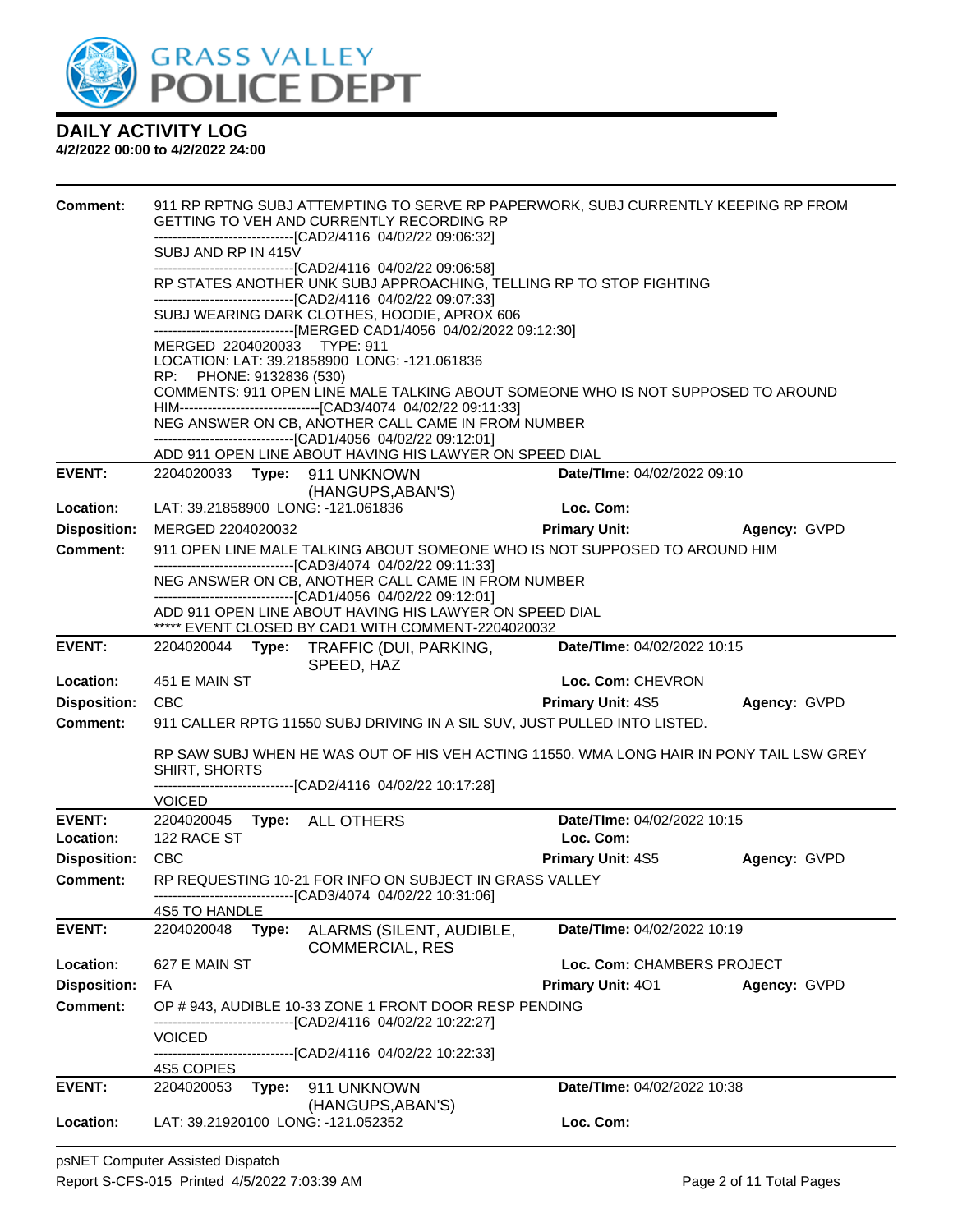

| <b>Disposition:</b> | <b>HBD</b>                                                 |                                                                                                                                                                                                                                                                                           | <b>Primary Unit:</b>           | Agency: GVPD |
|---------------------|------------------------------------------------------------|-------------------------------------------------------------------------------------------------------------------------------------------------------------------------------------------------------------------------------------------------------------------------------------------|--------------------------------|--------------|
| <b>Comment:</b>     | 911 ABAN                                                   |                                                                                                                                                                                                                                                                                           |                                |              |
|                     | ***** EVENT CLOSED BY CAD1                                 | --------------------------------[CAD3/4074_04/02/22 10:40:14]<br>RANG FOR A LONG TIME THEN WENT TO DISCONNECTED MESSAGE                                                                                                                                                                   |                                |              |
| <b>EVENT:</b>       |                                                            | 2204020054 Type: TRAFFIC (DUI, PARKING,<br>SPEED, HAZ                                                                                                                                                                                                                                     | Date/TIme: 04/02/2022 10:45    |              |
| Location:           | 20 STATE/49/20 RAMP                                        |                                                                                                                                                                                                                                                                                           | Loc. Com: 1 MILE WEST ON HY 20 |              |
| <b>Disposition:</b> | <b>HBD</b>                                                 |                                                                                                                                                                                                                                                                                           | <b>Primary Unit:</b>           | Agency: GVPD |
| <b>Comment:</b>     |                                                            | 911 RPTG 11-25 MATTRESS IN RDWY. BLOCKING EB LANE/XFER TO CHP<br>------------------------------[CAD1/4056  04/02/22 10:46:08]                                                                                                                                                             |                                |              |
|                     | 911 ABANDON PRIOR TO CALL                                  |                                                                                                                                                                                                                                                                                           |                                |              |
|                     | <b>VOICED</b><br>***** EVENT CLOSED BY CAD1                | ------------------------------[CAD2/4116_04/02/22 10:47:19]                                                                                                                                                                                                                               |                                |              |
| <b>EVENT:</b>       | 2204020062 Type: EXTRA PATROL                              |                                                                                                                                                                                                                                                                                           | Date/TIme: 04/02/2022 11:20    |              |
| Location:           | 660 MINNIE ST                                              |                                                                                                                                                                                                                                                                                           | Loc. Com: CONDON PARK          |              |
| <b>Disposition:</b> | INF 402 COPIES                                             |                                                                                                                                                                                                                                                                                           | <b>Primary Unit:</b>           | Agency: GVPD |
| <b>Comment:</b>     |                                                            | RP REQ EXT PATROLS FOR SUS SMALLER BRO/TAN RV WITH BROKEN WINDOW IN THE AREA.<br>***** EVENT CLOSED BY CAD1 WITH COMMENT-402 COPIES                                                                                                                                                       |                                |              |
| <b>EVENT:</b>       | 2204020063                                                 | <b>Type: EXTRA PATROL</b>                                                                                                                                                                                                                                                                 | Date/TIme: 04/02/2022 11:27    |              |
| Location:           | 660 MINNIE ST                                              |                                                                                                                                                                                                                                                                                           | Loc. Com: CONDON PARK          |              |
| <b>Disposition:</b> | <b>CBC</b>                                                 |                                                                                                                                                                                                                                                                                           | Primary Unit: 4S5              | Agency: GVPD |
| Comment:            |                                                            | --------------------------------[CAD1/4056_04/02/22_11:27:13]<br>EVENT LOCATION CHANGED FROM CONDON PARK                                                                                                                                                                                  |                                |              |
| <b>EVENT:</b>       | 2204020065<br>Type:                                        | DISTURBANCE (NOISE,<br>MUSIC, VERBAL, BARKI                                                                                                                                                                                                                                               | Date/TIme: 04/02/2022 11:38    |              |
| Location:           | 867 SUTTON WY                                              |                                                                                                                                                                                                                                                                                           | Loc. Com: SAFEWAY              |              |
| <b>Disposition:</b> | CIT MALE CITED, EPO DENIED BY XRAY.                        |                                                                                                                                                                                                                                                                                           | Primary Unit: 4K6              | Agency: GVPD |
| Case No:            | G2200832                                                   |                                                                                                                                                                                                                                                                                           |                                |              |
| <b>Comment:</b>     | MALE DECLINED MEDICAL<br>VI CALLING FROM HOSPITALITY HOUSE | RP RPTNG MALE AND FEMALE WERE IN A 415, MALE IN THE STORE REQ EMPLOYEE CALL LE TO HAVE<br>FEMALE REMOVED FROM MALES RV. TAN JAMBOREE RV IS IN THE CVS PARKING LOT<br>------------------------[CAD2/4116_04/02/22_11:39:30]<br>------------------------------[CAD4/4024_04/02/22 11:51:44] |                                |              |
|                     | VI DECLINING MEDICAL                                       | ------------------------------[CAD4/4024_04/02/22 11:53:27]                                                                                                                                                                                                                               |                                |              |
|                     |                                                            | -------------------------------[CAD1/4056 04/02/22 12:05:29]<br>ISSUED CASE# G2200832 FOR AGENCY GVPD by UNIT 4K6                                                                                                                                                                         |                                |              |
| <b>EVENT:</b>       | 2204020071 Type:                                           | <b>DISTURBANCE (NOISE,</b><br>MUSIC, VERBAL, BARKI                                                                                                                                                                                                                                        | Date/TIme: 04/02/2022 12:06    |              |
| Location:           | 456 LAMARQUE CT                                            |                                                                                                                                                                                                                                                                                           | Loc. Com:                      |              |
| <b>Disposition:</b> | RPT J PLACED ON HOLD                                       |                                                                                                                                                                                                                                                                                           | Primary Unit: 401              | Agency: GVPD |
| Case No:            | G2200833                                                   |                                                                                                                                                                                                                                                                                           |                                |              |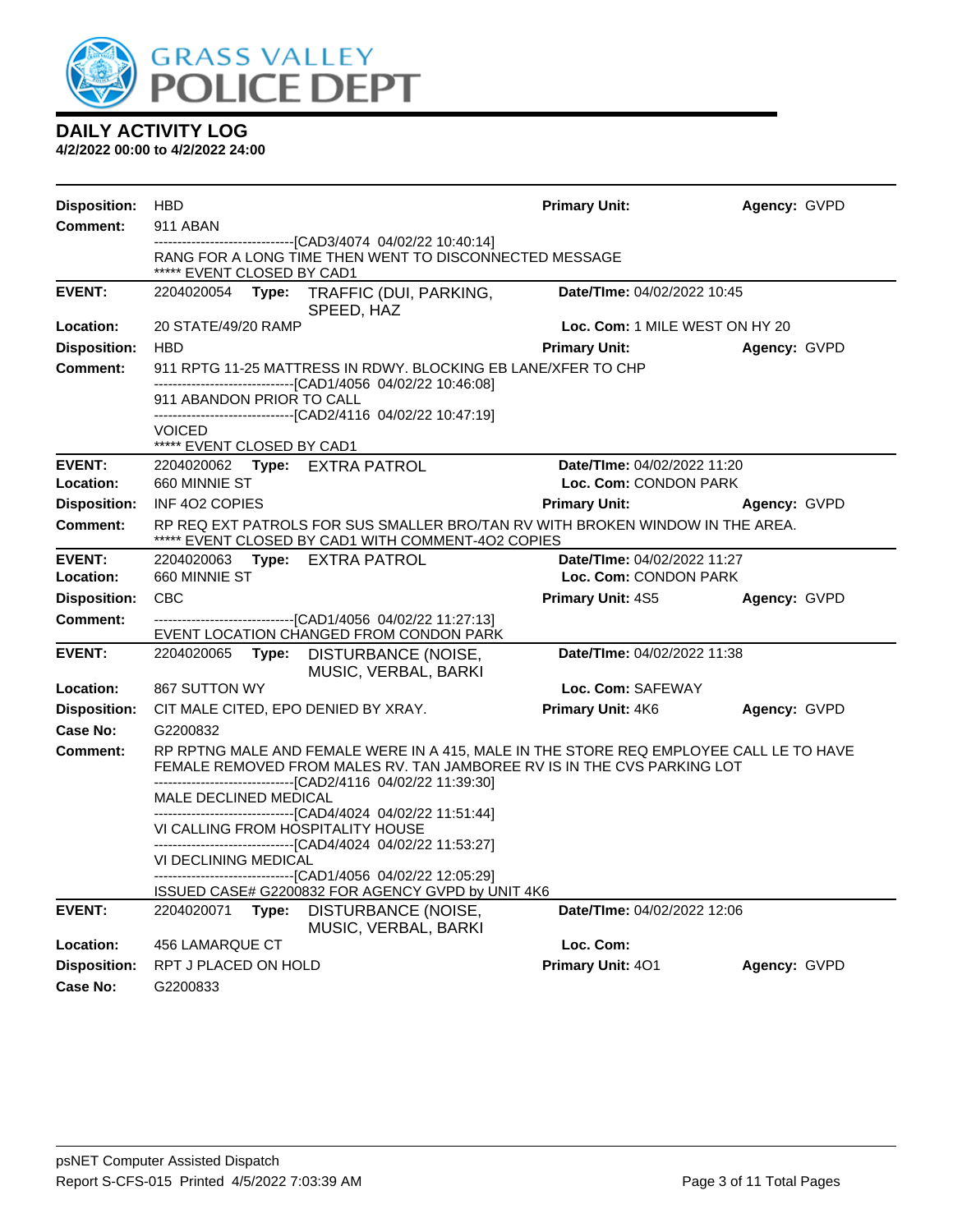

| <b>Comment:</b>                        | 911 RP RPTNG HER AND HER MOTHER WERE IN 415P, CURRENTLY SEPARATED, DECLINED MEDICAL.<br>MOTHER IS IN THE FRONT YARD, RP IN BROTHERS ROOM. |                                                                                                                                                                                                                                                |                                       |                                         |
|----------------------------------------|-------------------------------------------------------------------------------------------------------------------------------------------|------------------------------------------------------------------------------------------------------------------------------------------------------------------------------------------------------------------------------------------------|---------------------------------------|-----------------------------------------|
|                                        |                                                                                                                                           | -------------------------------[CAD2/4116 04/02/22 12:08:17]<br>RP STATES NEG WEAPONS, NEG DRUGS/ALCOHOL, HISTORY OF DRINKING AND SMOKING MARIJUANA, RP<br>STATES DID NOT DRINK OR SMOKE TODAY                                                 |                                       |                                         |
|                                        |                                                                                                                                           | -------------------------------[CAD2/4116 04/02/22 12:08:38]<br>RP STATES YOUNGER BROTHER IS HOME AS WELL, SITTING WITH RP                                                                                                                     |                                       |                                         |
|                                        | 10-39 ER                                                                                                                                  | ------------------------------[CAD2/4116 04/02/22 12:22:03]                                                                                                                                                                                    |                                       |                                         |
|                                        |                                                                                                                                           | -------------------------------[CAD1/4056 04/02/22 12:43:22]                                                                                                                                                                                   |                                       |                                         |
| <b>EVENT:</b>                          | 2204020074 Type: FOLLOWUP                                                                                                                 | ISSUED CASE# G2200833 FOR AGENCY GVPD by UNIT 4O1                                                                                                                                                                                              | Date/TIme: 04/02/2022 12:19           |                                         |
| Location:                              | 155 GLASSON WY                                                                                                                            |                                                                                                                                                                                                                                                | Loc. Com: SIERRA NEVADA MEMORIAL      |                                         |
| <b>Disposition:</b>                    | <b>CBC</b>                                                                                                                                |                                                                                                                                                                                                                                                | <b>HOSPITAL</b><br>Primary Unit: 4018 | Agency: GVPD                            |
| <b>Comment:</b>                        |                                                                                                                                           | -------------------------------[CAD1/4056 04/02/22 12:19:54]                                                                                                                                                                                   |                                       |                                         |
|                                        | EVENT LOCATION CHANGED FROM SNMH                                                                                                          |                                                                                                                                                                                                                                                |                                       |                                         |
| <b>EVENT:</b>                          |                                                                                                                                           | 2204020075 Type: ABANDONED VEHICLES                                                                                                                                                                                                            | Date/TIme: 04/02/2022 12:24           |                                         |
| Location:                              | 400 BLK LAMARQUE                                                                                                                          |                                                                                                                                                                                                                                                | Loc. Com:                             |                                         |
| <b>Disposition:</b><br><b>Comment:</b> | <b>CIT</b>                                                                                                                                | FLAGGED DOWN ABOUT ABANDONED VEH                                                                                                                                                                                                               | <b>Primary Unit: 4S5</b>              | Agency: GVPD                            |
|                                        |                                                                                                                                           |                                                                                                                                                                                                                                                |                                       |                                         |
| <b>EVENT:</b>                          | 2204020088<br>Type:                                                                                                                       | THEFT (GRAND, PETTY, FROM<br>MERCHANT)                                                                                                                                                                                                         | Date/TIme: 04/02/2022 13:27           |                                         |
| Location:                              | 265 SUTTON WY #322                                                                                                                        |                                                                                                                                                                                                                                                | Loc. Com:                             |                                         |
| <b>Disposition:</b>                    | <b>RPT</b>                                                                                                                                |                                                                                                                                                                                                                                                | Primary Unit: 4K19                    | Agency: GVPD                            |
| Case No:                               | G2200834                                                                                                                                  |                                                                                                                                                                                                                                                |                                       |                                         |
| <b>Comment:</b>                        |                                                                                                                                           | RP RPTG THEFT OF PINK/BLK MONGOOSE BIKE. TAKEN LAST NIGHT. REQ 10-21.<br>-------------------------------[CAD1/4056 04/02/22 14:04:58]<br>ISSUED CASE# G2200834 FOR AGENCY GVPD by UNIT 4K19                                                    |                                       |                                         |
| <b>EVENT:</b>                          | 2204020093 Type: ALL OTHERS                                                                                                               |                                                                                                                                                                                                                                                | Date/TIme: 04/02/2022 13:45           |                                         |
| Location:                              | 600 BUTLER ST                                                                                                                             |                                                                                                                                                                                                                                                | Loc. Com:                             |                                         |
| <b>Disposition:</b>                    | <b>CBC</b>                                                                                                                                |                                                                                                                                                                                                                                                | <b>Primary Unit: 401</b>              | Agency: GVPD                            |
| Comment:                               |                                                                                                                                           | RP REQUESTING A 10-21 REF A POSSIBLE EMBEZZLED VEHICLE.                                                                                                                                                                                        |                                       |                                         |
| <b>EVENT:</b>                          | 2204020097<br>Type:                                                                                                                       | 911 UNKNOWN<br>(HANGUPS, ABAN'S)                                                                                                                                                                                                               | Date/TIme: 04/02/2022 13:56           |                                         |
| Location:                              | 265 SUTTON WY # 523                                                                                                                       |                                                                                                                                                                                                                                                | Loc. Com:                             |                                         |
| <b>Disposition:</b>                    | <b>HBD</b>                                                                                                                                |                                                                                                                                                                                                                                                | <b>Primary Unit:</b>                  | Agency: GVPD                            |
| Comment:                               | 911 ACCIDENTAL, C4<br>***** EVENT CLOSED BY CAD1                                                                                          |                                                                                                                                                                                                                                                |                                       |                                         |
| <b>EVENT:</b>                          |                                                                                                                                           | 2204020099 Type: WELFARE CHECK                                                                                                                                                                                                                 | Date/TIme: 04/02/2022 14:18           |                                         |
| Location:                              | 117 SUCCESS MINE LP                                                                                                                       |                                                                                                                                                                                                                                                | Loc. Com:                             |                                         |
| <b>Disposition:</b>                    | <b>RPT</b>                                                                                                                                |                                                                                                                                                                                                                                                | Primary Unit: 401                     | Agency: GVPD                            |
| Case No:                               | G2200836                                                                                                                                  |                                                                                                                                                                                                                                                |                                       |                                         |
| Comment:                               | HOW OR IF SHE HAD PLAN.                                                                                                                   | RP IS A CRISIS WORKER AT CSU REQUESTING A WELFARE CHECK ON FEMALE WHO IS DRINKING<br>ALCOHOL AND REFUSING TO GET OUT OF BED. RP SAID VI WANTED TO KILL HERSELF BUT DID NOT ASK<br>-------------------------------[CAD3/4074 04/02/22 15:24:38] |                                       |                                         |
|                                        | 10-39 RP, SHE WILL MEET IN THE ER                                                                                                         | ISSUED CASE# G2200836 FOR AGENCY GVPD by UNIT 4O1<br>-------------------------------[CAD1/4056_04/02/22 15:25:12]                                                                                                                              |                                       |                                         |
| <b>EVENT:</b>                          | 2204020100<br>Type:                                                                                                                       | <b>TRESPASS</b>                                                                                                                                                                                                                                | <b>Date/Time: 04/02/2022 14:20</b>    |                                         |
| Location:                              | 355 JOERSCHKE DR                                                                                                                          |                                                                                                                                                                                                                                                | <b>HOSPITAL</b>                       | Loc. Com: SPRINGHILL MANOR CONVALESCENT |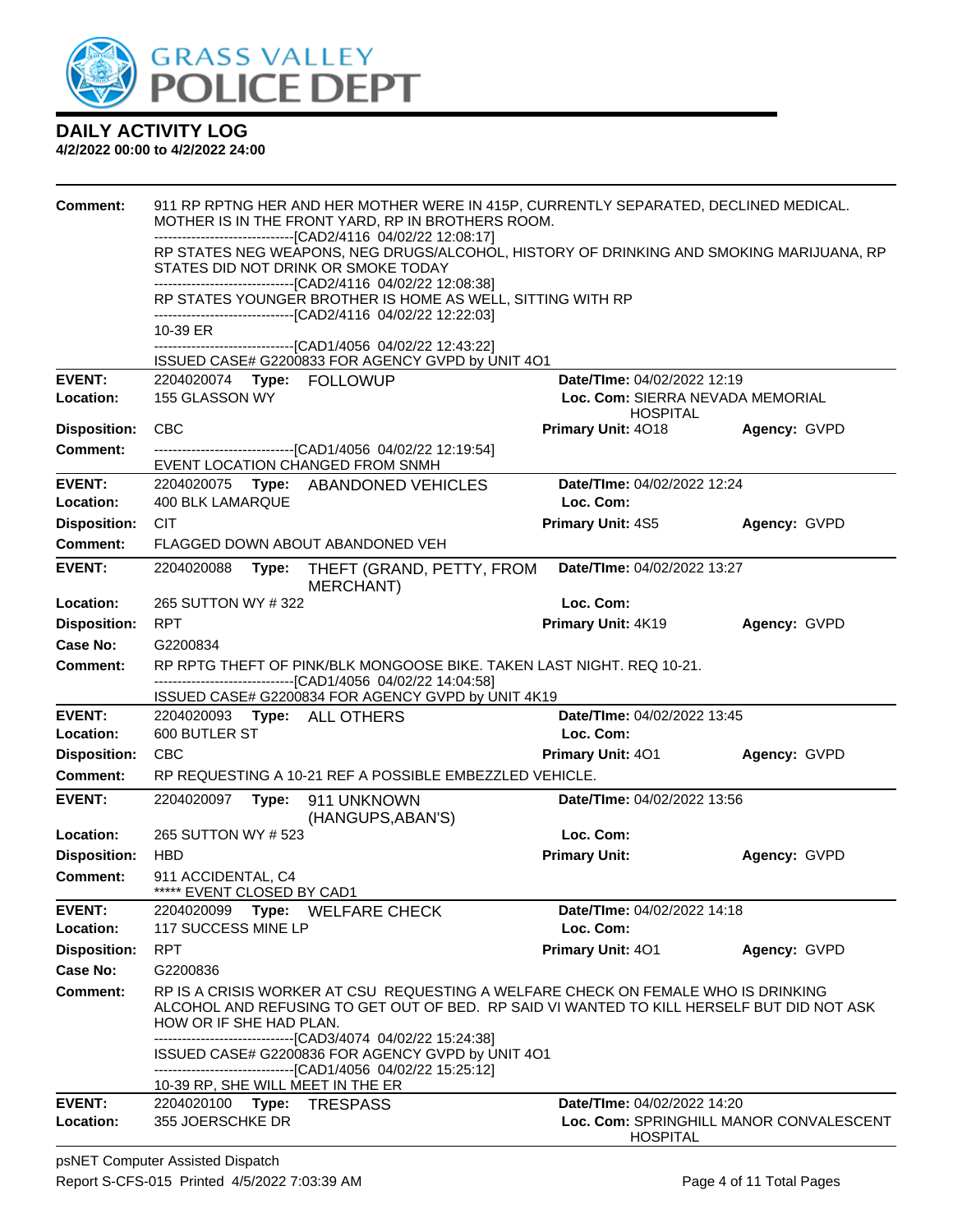

| <b>Disposition:</b>        | <b>CBC MOVING ALONG</b>           |       |                                                                                                                                                                                                                                              | <b>Primary Unit: 4K19</b>                | Agency: GVPD |
|----------------------------|-----------------------------------|-------|----------------------------------------------------------------------------------------------------------------------------------------------------------------------------------------------------------------------------------------------|------------------------------------------|--------------|
| <b>Comment:</b>            |                                   |       | RP NOT ON SCENE RPTG SEVERAL SUBJ PROTESTING IN THE PARKING LOT ADV PEOPLE TO BRING THEIR<br>BBQ AND SET THEM UP THERE. SUBJ DID NOT ASK PERMISSION AND RP ADV IT IS NOT SAFE FOR THE<br>RESIDENTS WHO LIKE TO WALK. REQ THEY BE MOVED ALONG |                                          |              |
| <b>EVENT:</b>              | 2204020101                        | Type: | TRAFFIC (DUI, PARKING,<br>SPEED, HAZ                                                                                                                                                                                                         | Date/TIme: 04/02/2022 14:21              |              |
| Location:                  | DORSEY DR/49/20                   |       |                                                                                                                                                                                                                                              | Loc. Com:                                |              |
| <b>Disposition:</b>        | INF PER 4S5                       |       |                                                                                                                                                                                                                                              | <b>Primary Unit:</b>                     | Agency: GVPD |
| Comment:                   | <b>OVERPASS.</b>                  |       | 911 CALLER RPTG SUBJ POSTING POLITICALLY CHARGED FLAGS AND INCENDIARY SIGNS ON THE<br>***** EVENT CLOSED BY CAD1 WITH COMMENT-PER 4S5                                                                                                        |                                          |              |
| <b>EVENT:</b><br>Location: | 2204020104<br><b>GRASS VALLEY</b> |       | Type: PUBLIC RELATION CONTACT                                                                                                                                                                                                                | Date/TIme: 04/02/2022 14:42<br>Loc. Com: |              |
| <b>Disposition:</b>        | <b>CBC</b>                        |       |                                                                                                                                                                                                                                              | <b>Primary Unit: 4S5</b>                 | Agency: GVPD |
| Comment:                   |                                   |       | RP REQ TO SPEAK WITH WATCH COMMANDER REG PETITIONING AND RULES AROUND IT                                                                                                                                                                     |                                          |              |
| <b>EVENT:</b>              | 2204020107                        | Type: | <b>ORDINANCES</b><br>(COUNTY/MUNICIPAL)                                                                                                                                                                                                      | Date/TIme: 04/02/2022 14:47              |              |
| Location:                  | MINERS TL/PINE ST                 |       |                                                                                                                                                                                                                                              | Loc. Com:                                |              |
| <b>Disposition:</b>        | CBC 4S5 CONTACTING PW             |       |                                                                                                                                                                                                                                              | <b>Primary Unit:</b>                     | Agency: GVPD |
| Comment:                   |                                   |       | RP RPTG SUBJ DUMPED FURNITURE AT LISTED.                                                                                                                                                                                                     |                                          |              |
|                            |                                   |       | -------------------------------[CAD3/4074_04/02/22_14:47:50]<br>EVENT CALL TYPE CHANGED FROM PRO<br>------------------------------[CAD3/4074_04/02/22 15:14:54]                                                                              |                                          |              |
|                            | 4S5 ADV                           |       | ***** EVENT CLOSED BY CAD3 WITH COMMENT-4S5 CONTACTING PW<br>---------------------------------[CAD2/4116_04/02/22_15:44:15]                                                                                                                  |                                          |              |
|                            | 10-39 PW RESPONDING               |       |                                                                                                                                                                                                                                              |                                          |              |
| <b>EVENT:</b>              | 2204020109                        | Type: | DISTURBANCE (NOISE,<br>MUSIC, VERBAL, BARKI                                                                                                                                                                                                  | Date/TIme: 04/02/2022 14:57              |              |
| Location:                  | 2033 NEVADA CITY HY               |       |                                                                                                                                                                                                                                              | Loc. Com: DOLLAR GENERAL                 |              |
| <b>Disposition:</b>        | RPT PLACED ON A HOLD              |       |                                                                                                                                                                                                                                              | Primary Unit: 4018                       | Agency: GVPD |
| Case No:                   | G2200835                          |       |                                                                                                                                                                                                                                              |                                          |              |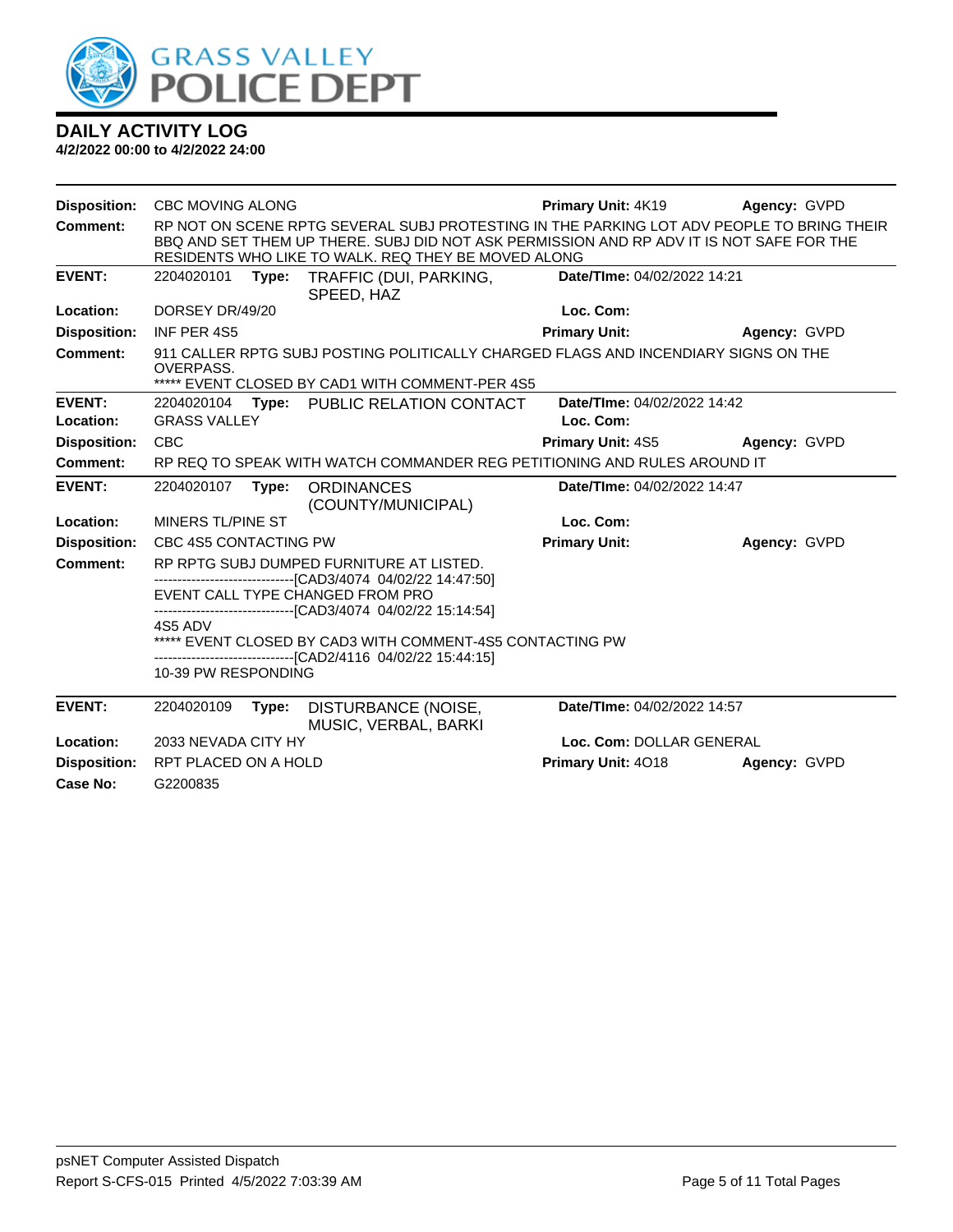

### **4/2/2022 00:00 to 4/2/2022 24:00**

| <b>Comment:</b>     |                                                                |       | 911 RPTNG MALE IN LINE THREATENING CUSTOMERS AND SCREAMING. WMA WITH A MAN BUN AND<br>GLASSESLSW PLAID TAN SHIRT, TAN SHORTS                                                                                            |                             |                                           |
|---------------------|----------------------------------------------------------------|-------|-------------------------------------------------------------------------------------------------------------------------------------------------------------------------------------------------------------------------|-----------------------------|-------------------------------------------|
|                     | <b>NEG WEAPONS</b>                                             |       | ------------------------------[CAD2/4116 04/02/22 14:58:28]                                                                                                                                                             |                             |                                           |
|                     |                                                                |       | -------------------------------[CAD2/4116 04/02/22 14:59:01]<br>SUBJ THREATENING TO KILL CUSTOMERS AND KIDS IN THE STORE<br>-------------------------------[CAD2/4116 04/02/22 14:59:32]                                |                             |                                           |
|                     |                                                                |       | RP STATES THERE IS ANOTHER CUSTOMER WHO HAS HAD PREVIOUS ALTERCATIONS WITH THE SUBJ.<br>DISPATCH CAN HEAR SUBJ YELLING IN THE STORE                                                                                     |                             |                                           |
|                     | SUBJ ESCALATING IN THE STORE                                   |       | -------------------------------[CAD2/4116 04/02/22 15:00:22]                                                                                                                                                            |                             |                                           |
|                     |                                                                |       | -------------------------------[CAD2/4116 04/02/22 15:01:27]<br>SUBJ LEAVING IN A VEH PARKED BY THE DUMPSTERS, BEAT UP SIL DODGE INTREPID 4DR, NO PLATE<br>-------------------------------[CAD3/4074 04/02/22 15:15:53] |                             |                                           |
|                     |                                                                |       | ISSUED CASE# G2200835 FOR AGENCY GVPD by UNIT 4O18<br>-------------------------------[CAD1/4056 04/02/22 15:16:39]                                                                                                      |                             |                                           |
|                     | 10-39 ER                                                       |       | ------------------------------[CAD1/4056 04/02/22 15:21:09]                                                                                                                                                             |                             |                                           |
|                     |                                                                |       | TOW ASSIGNED-MMM TOWING, 647 E MAIN ST, GRASS VALLEY, 5302733180,<br>-------------------------------[CAD1/4056 04/02/22 15:21:22]                                                                                       |                             |                                           |
|                     | 10-39 MMM, 10 MIN ETA                                          |       | ------------------------------[CAD3/4074 04/02/22 15:46:51]                                                                                                                                                             |                             |                                           |
|                     | FCN/3702209202600                                              |       |                                                                                                                                                                                                                         |                             |                                           |
| <b>EVENT:</b>       |                                                                |       | 2204020112 Type: 911 UNKNOWN<br>(HANGUPS, ABAN'S)                                                                                                                                                                       | Date/TIme: 04/02/2022 15:07 |                                           |
| Location:           | 2032 NEVADA CITY HY                                            |       |                                                                                                                                                                                                                         | 6105                        | Loc. Com: B C TRUE VALUE HARDWARE 530 723 |
| <b>Disposition:</b> | HBD                                                            |       |                                                                                                                                                                                                                         | <b>Primary Unit:</b>        | Agency: GVPD                              |
| <b>Comment:</b>     | 911 ABANDON                                                    |       |                                                                                                                                                                                                                         |                             |                                           |
|                     |                                                                |       | -------------------------[CAD1/4056_04/02/22_15:08:13]<br>EVENT LOCATION CHANGED FROM LAT: 39.23408200 LONG: -121.039112 GRASS VALLEY<br>-------------------------------[CAD1/4056 04/02/22 15:08:22]                   |                             |                                           |
|                     | <b>C4 ON CALLBACK ACCIDENTAL</b><br>***** EVENT CLOSED BY CAD1 |       |                                                                                                                                                                                                                         |                             |                                           |
| <b>EVENT:</b>       |                                                                |       | 2204020115 Type: CITIZEN ASSIST (CIVIL<br>STANDBY'S, LOCKOUT                                                                                                                                                            | Date/TIme: 04/02/2022 15:17 |                                           |
| Location:           | 14 WENDY CR                                                    |       |                                                                                                                                                                                                                         | Loc. Com:                   |                                           |
| <b>Disposition:</b> |                                                                |       | CBC NEG ANSWER MESSAGE LEFT                                                                                                                                                                                             | <b>Primary Unit: 4K19</b>   | Agency: GVPD                              |
| <b>Comment:</b>     | PERSONAL ITEMS.                                                |       | RP REQ 10-21 REF RPS FATHERS STEP DAUGHTER NOT ALLOWING RPS FATHER TO GATHER HIS                                                                                                                                        |                             |                                           |
| <b>EVENT:</b>       |                                                                |       | 2204020121 Type: 911 UNKNOWN<br>(HANGUPS, ABAN'S)                                                                                                                                                                       | Date/TIme: 04/02/2022 16:00 |                                           |
|                     | Location: 129 IDAHO MARYLAND RD                                |       |                                                                                                                                                                                                                         | Loc. Com: SEARS             |                                           |
| <b>Disposition:</b> | <b>HBD</b>                                                     |       |                                                                                                                                                                                                                         | <b>Primary Unit:</b>        | Agency: GVPD                              |
| <b>Comment:</b>     | 911 HANGUP/C4 ON CALLBACK<br>EVENT CLOSED BY CAD1              |       |                                                                                                                                                                                                                         |                             |                                           |
| <b>EVENT:</b>       | 2204020124                                                     | Type: | <b>CITIZEN ASSIST (CIVIL</b><br>STANDBY'S, LOCKOUT                                                                                                                                                                      | Date/TIme: 04/02/2022 16:06 |                                           |
| Location:           | 1262 SUTTON WY                                                 |       |                                                                                                                                                                                                                         |                             | Loc. Com: HOSPITALITY HOUSE 530 271 7144  |
| <b>Disposition:</b> | <b>CBC</b>                                                     |       |                                                                                                                                                                                                                         | Primary Unit: 4S5           | Agency: GVPD                              |
| <b>Comment:</b>     | <b>CLEARANCE FOR 2</b>                                         |       |                                                                                                                                                                                                                         |                             |                                           |
| <b>EVENT:</b>       | 2204020128                                                     |       |                                                                                                                                                                                                                         | Date/TIme: 04/02/2022 16:27 |                                           |
|                     |                                                                | Type: | THEFT (GRAND, PETTY, FROM                                                                                                                                                                                               |                             |                                           |
| Location:           | 212 W MAIN ST                                                  |       | <b>MERCHANT)</b>                                                                                                                                                                                                        | Loc. Com: HOLBROOKE HOTEL   |                                           |

psNET Computer Assisted Dispatch Report S-CFS-015 Printed 4/5/2022 7:03:39 AM Page 6 of 11 Total Pages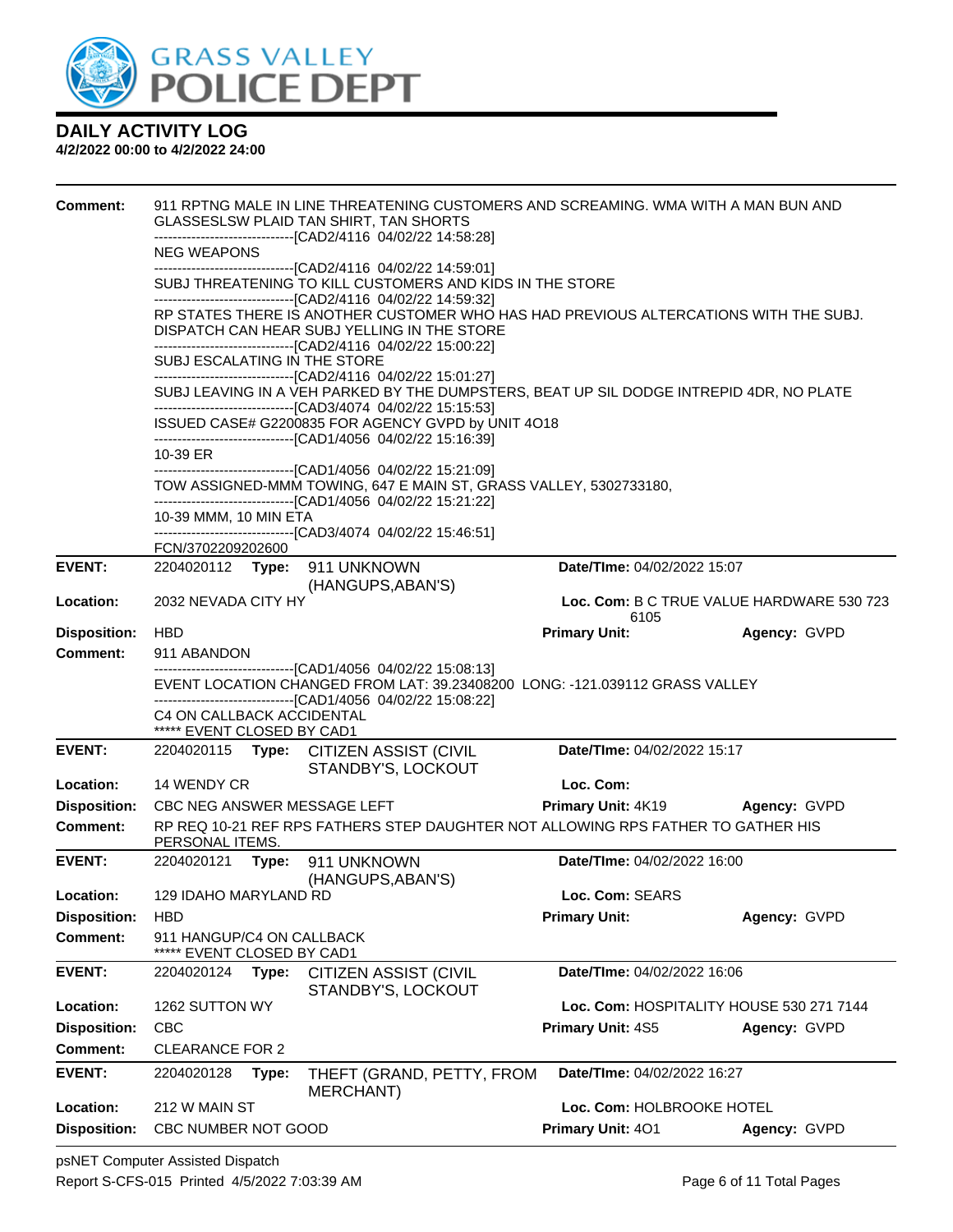

| Comment:            | RP RPTG THEFT OF CELL PHONE. REQG 1021                                                                                                                                            |                             |              |
|---------------------|-----------------------------------------------------------------------------------------------------------------------------------------------------------------------------------|-----------------------------|--------------|
| <b>EVENT:</b>       | 2204020135<br>Type:<br>ANIMALS (ABUSE, LOOSE,<br>FOUND, INJURED)                                                                                                                  | Date/TIme: 04/02/2022 16:56 |              |
| Location:           | 1313 OLYMPIA PARK RD                                                                                                                                                              | Loc. Com:                   |              |
| <b>Disposition:</b> | <b>CBC</b>                                                                                                                                                                        | <b>Primary Unit: 4K19</b>   | Agency: GVPD |
| <b>Comment:</b>     | RP REQ 10-21 REF A DOG THEY CURRENTLY HAVE IN THEIR CUSTODY, SUSPECTED ANIMAL ABUSE<br>RP AFRAID THAT THE OWNERS MAY CAUSE ISSUES                                                 |                             |              |
| <b>EVENT:</b>       | 2204020140<br>Type: 911 UNKNOWN<br>(HANGUPS, ABAN'S)                                                                                                                              | Date/TIme: 04/02/2022 17:24 |              |
| Location:           | LAT: 39.23491800 LONG: -121.053146                                                                                                                                                | Loc. Com:                   |              |
| <b>Disposition:</b> | <b>HBD</b>                                                                                                                                                                        | <b>Primary Unit:</b>        | Agency: GVPD |
| <b>Comment:</b>     | 911 OPEN LINE, NOTHING HEARD<br>-------------------------------[CAD1/4056 04/02/22 17:25:08]                                                                                      |                             |              |
|                     | MSG LEFT<br>------------------------------[CAD3/4074 04/02/22 17:34:55]                                                                                                           |                             |              |
|                     | NEG HIST W/NUMBER                                                                                                                                                                 |                             |              |
|                     | ***** EVENT CLOSED BY CAD3                                                                                                                                                        |                             |              |
|                     | -------------------------------[CAD2/4051 04/02/22 18:13:47]<br>RP BACK ON BNS LINE STATING ACCIDENTAL CODE 4                                                                     |                             |              |
|                     |                                                                                                                                                                                   |                             |              |
| <b>EVENT:</b>       | 2204020144<br>Type: 911 UNKNOWN                                                                                                                                                   | Date/TIme: 04/02/2022 17:35 |              |
| Location:           | (HANGUPS, ABAN'S)<br>LAT: 39.22839500 LONG: -121.045292                                                                                                                           | Loc. Com:                   |              |
| <b>Disposition:</b> | <b>HBD NEG CB RECEIVED</b>                                                                                                                                                        | <b>Primary Unit:</b>        | Agency: GVPD |
| <b>Comment:</b>     | 911 HANGUP/MSG LEFT                                                                                                                                                               |                             |              |
|                     | -------------------------------[CAD3/4074 04/02/22 17:57:37]                                                                                                                      |                             |              |
|                     | NEG HIST W/NUMBER<br>***** EVENT CLOSED BY CAD3 WITH COMMENT-NEG CB RECEIVED                                                                                                      |                             |              |
| <b>EVENT:</b>       | 2204020146 Type: TRAFFIC ACCIDENT                                                                                                                                                 | Date/TIme: 04/02/2022 17:43 |              |
| Location:           | 133 S AUBURN ST                                                                                                                                                                   | Loc. Com: CIRCLE K          |              |
| <b>Disposition:</b> | <b>RPT</b>                                                                                                                                                                        | <b>Primary Unit: 401</b>    | Agency: GVPD |
| Case No:            | G2200837                                                                                                                                                                          |                             |              |
| Comment:            | 911 RPT'G 1182, SU IS IN A SIL KIA OPTIMA 7E1R822 ALMOST HIT A PED<br>-------------------------------[CAD1/4056 04/02/22 17:44:28]                                                |                             |              |
|                     | WMA MID 30'S W/ J IN FRONT SEAT.<br>-------------------------------[CAD1/4056 04/02/22 17:44:43]                                                                                  |                             |              |
|                     | RP THINKS HE MIGHT TRY TO LEAVE                                                                                                                                                   |                             |              |
|                     | ---------------------------------[CAD2/4051_04/02/22_17:44:43]<br>ADDTL 911 RPTG SAME THING                                                                                       |                             |              |
|                     | ------------------------------[CAD1/4056 04/02/22 17:45:04]<br>NOW A 20002, TURNED ONTO BANK TWRDS GOLD MINERS INN<br>------------------------------[CAD3/4074 04/02/22 18:09:20] |                             |              |
|                     | ISSUED CASE# G2200837 FOR AGENCY GVPD by UNIT 4O1                                                                                                                                 |                             |              |
| <b>EVENT:</b>       | <b>Type: THREATS</b><br>2204020147                                                                                                                                                | Date/TIme: 04/02/2022 17:44 |              |
| Location:           | 138 MILL ST                                                                                                                                                                       | Loc. Com:                   |              |
| <b>Disposition:</b> | UTL                                                                                                                                                                               | Primary Unit: 4K6           | Agency: GVPD |
| <b>Comment:</b>     | RP RPTG 20 J'S THREATENING BUSINESSES. LAST SEEN NEAR DEL ORO<br>-----------------------[CAD3/4074_04/02/22 17:48:35]                                                             |                             |              |
|                     | <b>VOICED</b>                                                                                                                                                                     |                             |              |
| <b>EVENT:</b>       | 2204020149<br>TRAFFIC (DUI, PARKING,<br>Type:<br>SPEED, HAZ                                                                                                                       | Date/TIme: 04/02/2022 17:50 |              |
| Location:           | <b>18 JUAN WY</b>                                                                                                                                                                 | Loc. Com:                   |              |
| <b>Disposition:</b> | CBC X C4, VEH NOT BLOCKING BELONGS THERE                                                                                                                                          | Primary Unit: 4K6           | Agency: GVPD |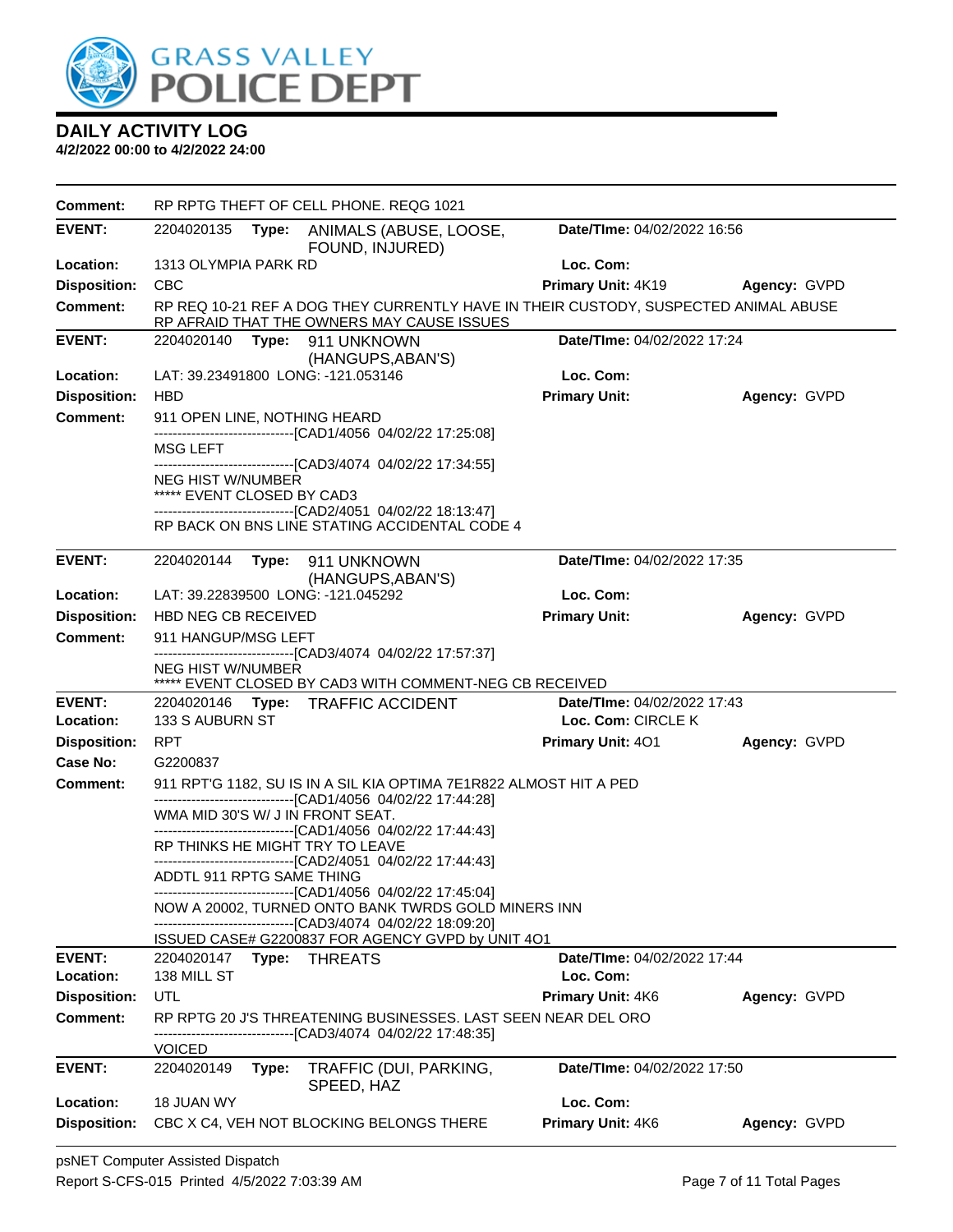

| <b>Comment:</b>     | 911 BUTTONS BEING PRESSED |       |                                                                                                                                                                                                                                                   |                             |              |
|---------------------|---------------------------|-------|---------------------------------------------------------------------------------------------------------------------------------------------------------------------------------------------------------------------------------------------------|-----------------------------|--------------|
|                     | <b>MSG LEFT</b>           |       | -----------------------[CAD1/4056_04/02/22 17:51:05]                                                                                                                                                                                              |                             |              |
|                     |                           |       | -------------------------------[CAD2/4051_04/02/22_17:55:52]<br>CALLER BACK ON 911 RPTG VEH WHI TRUCK BLOCKING THE ROAD                                                                                                                           |                             |              |
|                     |                           |       | --------------------------------[CAD2/4051_04/02/22_17:55:56]<br>EVENT CALL TYPE CHANGED FROM 911<br>-------------------------------[CAD3/4074 04/02/22 18:07:27]                                                                                 |                             |              |
|                     | CALFIRE REQ LE            |       |                                                                                                                                                                                                                                                   |                             |              |
| <b>EVENT:</b>       | 2204020151                | Type: | <b>SUSPICIOUS CIRCUMSTANCE</b><br>(VEHICLE, PERSON                                                                                                                                                                                                | Date/TIme: 04/02/2022 18:11 |              |
| Location:           | 131 CARPENTER ST          |       |                                                                                                                                                                                                                                                   | Loc. Com:                   |              |
| <b>Disposition:</b> | CBC EXT PATROL REQ        |       |                                                                                                                                                                                                                                                   | Primary Unit: 4K19          | Agency: GVPD |
| Comment:            |                           |       | RP RPTG ONGOING SUS ACTIVITY. REQG 1021                                                                                                                                                                                                           |                             |              |
| <b>EVENT:</b>       | 2204020153                | Type: | <b>SUSPICIOUS CIRCUMSTANCE</b><br>(VEHICLE, PERSON                                                                                                                                                                                                | Date/TIme: 04/02/2022 18:28 |              |
| Location:           | 612 KECHELY CT            |       |                                                                                                                                                                                                                                                   | Loc. Com: HOUSE NEXT DOOR   |              |
| <b>Disposition:</b> | <b>CBC</b>                |       |                                                                                                                                                                                                                                                   | <b>Primary Unit: 4K6</b>    | Agency: GVPD |
| Comment:            |                           |       | 911 REPORTING MALE CAME TO HER NEIGHBORS HOUSE, TRIED THE DOOR AND THEN WENT AROUND<br>BEHIND THE HOUSE. SU WMA BALD WEARING DRK TANK TOP AND BLU JEANS. WHEN RP CONFRONTED<br>HIM, HE LEFT ON FOOT DOWN STREET TWD EMPIRE ST. RP REQ AREA CHECK. |                             |              |
| <b>EVENT:</b>       | 2204020158                | Type: | ANIMALS (ABUSE, LOOSE,<br>FOUND, INJURED)                                                                                                                                                                                                         | Date/TIme: 04/02/2022 18:52 |              |
| Location:           | 370 SUTTON WY #1          |       |                                                                                                                                                                                                                                                   | Loc. Com:                   |              |
| <b>Disposition:</b> | <b>CBC</b>                |       |                                                                                                                                                                                                                                                   | Primary Unit: 4K6           | Agency: GVPD |
| <b>Comment:</b>     |                           |       | RP RPTG DOG BARKING FOR 4 HOURS                                                                                                                                                                                                                   |                             |              |
|                     |                           |       | -----------------------[CAD2/4051_04/02/22 18:52:34]<br>EVENT CALL TYPE CHANGED FROM DIS                                                                                                                                                          |                             |              |
|                     |                           |       | --------------------------------[4K6/MDT 04/02/22 19:30]                                                                                                                                                                                          |                             |              |
|                     |                           |       | I REC"D AND ADDITIONAL CALL FROM ANOTHER RESIDENT THAT ADVISED THE DOG WAS STUCK IN THE                                                                                                                                                           |                             |              |
|                     |                           |       | PATIO RAILING, BUT THEY HAVE FREED IT. PER 2ND RP, DOG NO LONGER BARKING. 2ND RP FURTHER<br>ADVISED THAT OWNERS OF THE DOG JUST ARRIVED BACK AT HOME.                                                                                             |                             |              |
|                     | <b>CBC</b>                |       |                                                                                                                                                                                                                                                   |                             |              |
| <b>EVENT:</b>       | 2204020159                | Type: | ANIMALS (ABUSE, LOOSE,                                                                                                                                                                                                                            | Date/TIme: 04/02/2022 18:55 |              |
|                     |                           |       | FOUND, INJURED)                                                                                                                                                                                                                                   |                             |              |
| Location:           | 555 WHITING ST            |       |                                                                                                                                                                                                                                                   | Loc. Com:                   |              |
| <b>Disposition:</b> | CBC DOG IN KENNEL 9       |       |                                                                                                                                                                                                                                                   | Primary Unit: 4K6           | Agency: GVPD |
| Comment:            |                           |       | ---------------------------------[CAD2/4051_04/02/22_18:55:22]<br>EVENT LOCATION CHANGED FROM 555 WHITING                                                                                                                                         |                             |              |
| <b>EVENT:</b>       | 2204020161                | Type: | <b>DISTURBANCE (NOISE,</b><br>MUSIC, VERBAL, BARKI                                                                                                                                                                                                | Date/TIme: 04/02/2022 19:14 |              |
| Location:           | 108 W MAIN ST             |       |                                                                                                                                                                                                                                                   | Loc. Com: NEVADA CLUB       |              |
| <b>Disposition:</b> | ARA BOOKED FOR 647(F)PC   |       |                                                                                                                                                                                                                                                   | Primary Unit: 4011          | Agency: GVPD |
| Case No:            | G2200839                  |       |                                                                                                                                                                                                                                                   |                             |              |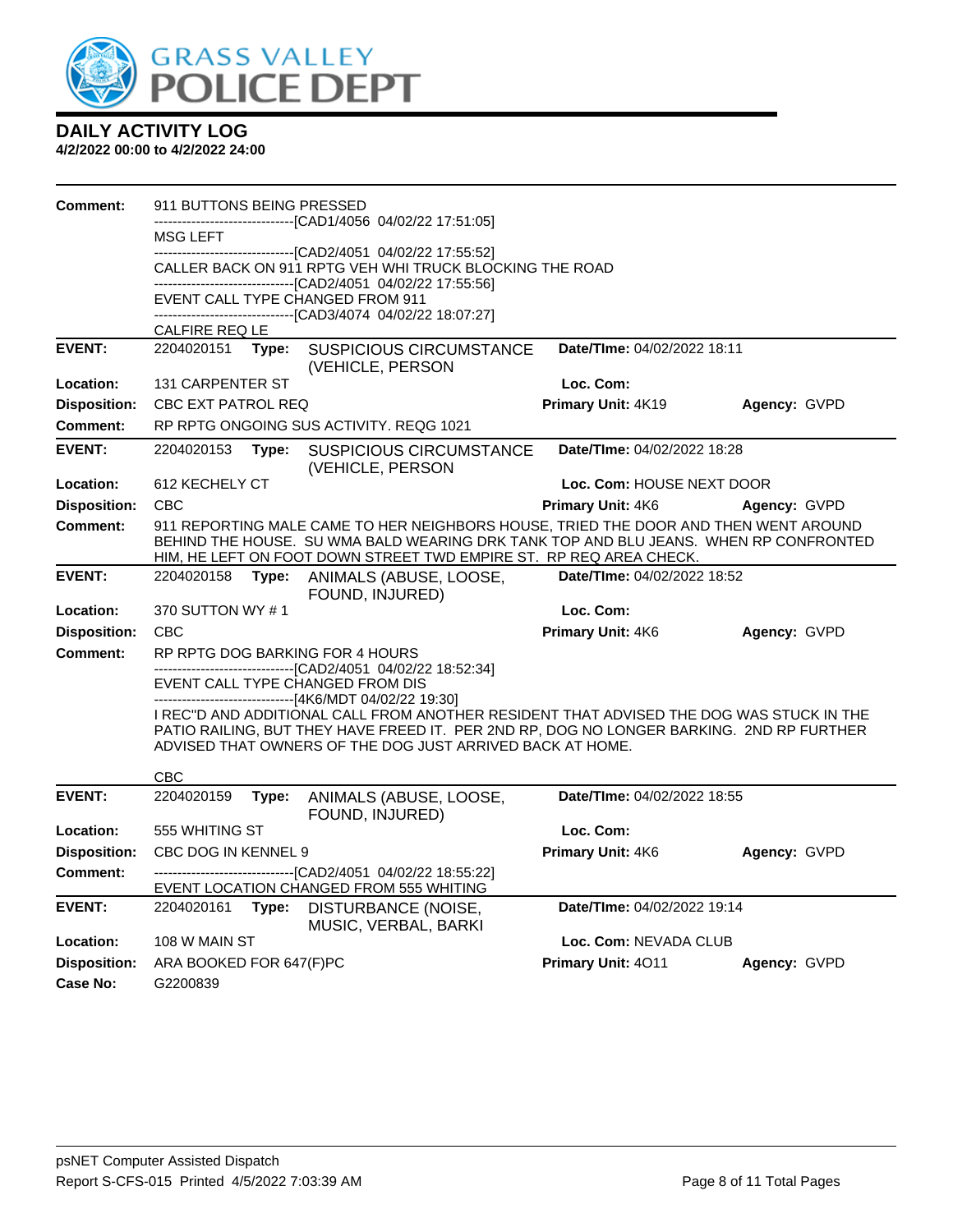

| Comment:            | <b>BLK SHOES NEG WEAPONS</b>  |                                                                                                                      | 911 REPORTING HIS COUSIN IS FREAKING OUT AND BREAKING ITEMS. WMA PINK SHIRT AND JEANS AND  |              |
|---------------------|-------------------------------|----------------------------------------------------------------------------------------------------------------------|--------------------------------------------------------------------------------------------|--------------|
|                     |                               | ---------------------------------[CAD1/4106_04/02/22_19:15:28]                                                       |                                                                                            |              |
|                     |                               |                                                                                                                      | PER RP NEG 415 PHYSICAL BUT MAY BECOME PHYSICAL. CAN HEAR MALE YELLING IN BACKGROUND       |              |
|                     |                               | ----------------------------------[CAD1/4106 04/02/22 19:16:29]                                                      | PER RP MALE IS YELLING AT EVERYONE NEAR PETES PIZZA. SU IS HBD AND HAS DRANK A LOT         |              |
|                     |                               | --------------------------------[CAD1/4106 04/02/22 19:16:43]                                                        |                                                                                            |              |
|                     | PER RP NOW 415 PHYSICAL       |                                                                                                                      |                                                                                            |              |
|                     |                               |                                                                                                                      |                                                                                            |              |
|                     |                               | RP NOT RESPONDING LOUD YELLING HEARD IN BACKGROUND<br>-------------------------------[CAD2/4051 04/02/22 19:18:10]   |                                                                                            |              |
|                     | 1039 CALFIRE STAGING          |                                                                                                                      |                                                                                            |              |
|                     |                               | -------------------------------[CAD3/4085 04/02/22 19:18:49]                                                         |                                                                                            |              |
|                     |                               |                                                                                                                      | ADDITIONAL 911 REPORTING MALE ON GROUND BEING BEATEN BY 2 OTHER MALES, NEAR MILL/MAIN. NFI |              |
|                     |                               | -------------------------------[CAD1/4106 04/02/22 19:22:11]                                                         |                                                                                            |              |
|                     | 1039 CALFIRE TO CANCEL        |                                                                                                                      |                                                                                            |              |
|                     |                               | -------------------------------[CAD1/4106 04/02/22 19:26:54]                                                         |                                                                                            |              |
|                     | 1039 ER                       |                                                                                                                      |                                                                                            |              |
|                     |                               | -------------------------------[CAD1/4106 04/02/22 19:37:52]                                                         |                                                                                            |              |
|                     |                               | ADDITIONAL RP WHO IS SUS MOTHER IS REQ 1021                                                                          |                                                                                            |              |
|                     |                               | ---------------------------------[CAD2/4051 04/02/22 22:18:07]<br>ISSUED CASE# G2200839 FOR AGENCY GVPD by UNIT 4011 |                                                                                            |              |
| <b>EVENT:</b>       | 2204020164    Type: THREATS   |                                                                                                                      | Date/Time: 04/02/2022 19:28                                                                |              |
| Location:           | 114 MUIR CT                   |                                                                                                                      | Loc. Com:                                                                                  |              |
| <b>Disposition:</b> | <b>CBC SITUATION MEDIATED</b> |                                                                                                                      | Primary Unit: 4020                                                                         | Agency: GVPD |
| <b>Comment:</b>     |                               |                                                                                                                      | RP REPORTING HER NEIGHBOR IS TELLING HER CHILDREN SHE IS GOING TO SPANK THEM. PER RP       |              |
|                     |                               | ONGOING ISSUE, REQ IN PERSON CTC                                                                                     |                                                                                            |              |
|                     |                               | -------------------------------[CAD1/4106 04/02/22 19:29:16]                                                         |                                                                                            |              |
|                     |                               |                                                                                                                      | PER RP SOMEWHAT SEPERATED THE SU WAS YELLING OVER THE FENCE AND POSS HAS MH ISSUES         |              |
| <b>EVENT:</b>       |                               | 2204020168    Type: 911    UNKNOWN                                                                                   | Date/TIme: 04/02/2022 19:37                                                                |              |
|                     |                               | (HANGUPS, ABAN'S)                                                                                                    |                                                                                            |              |
| Location:           |                               | LAT: 39.23440300 LONG: -121.033941                                                                                   | Loc. Com:                                                                                  |              |
| <b>Disposition:</b> | MERGED 2204020170             |                                                                                                                      | <b>Primary Unit:</b>                                                                       | Agency: GVPD |
| Comment:            |                               | 911 OPEN LINE, SHUFFLING NOISE HEARD.<br>-------------------------------[CAD3/4085 04/02/22 19:38:57]                |                                                                                            |              |
|                     |                               | ON CALLBACK, UNABLE TO LEAVE MSG, MAILBOX NOT SET UP<br>-------------------------------[CAD3/4085 04/02/22 19:39:22] |                                                                                            |              |
|                     | NEG HIST W/ NUMBER            |                                                                                                                      |                                                                                            |              |
|                     |                               | ***** EVENT CLOSED BY CAD3 WITH COMMENT-2204020170                                                                   |                                                                                            |              |
| <b>EVENT:</b>       |                               | 2204020170 Type: 911 UNKNOWN                                                                                         | Date/TIme: 04/02/2022 19:44                                                                |              |
|                     |                               | (HANGUPS, ABAN'S)                                                                                                    |                                                                                            |              |
| Location:           | 228 SUTTON WY #125            |                                                                                                                      | Loc. Com:                                                                                  |              |
| <b>Disposition:</b> | HBD CLOSE PER 4S3             |                                                                                                                      | <b>Primary Unit:</b>                                                                       | Agency: GVPD |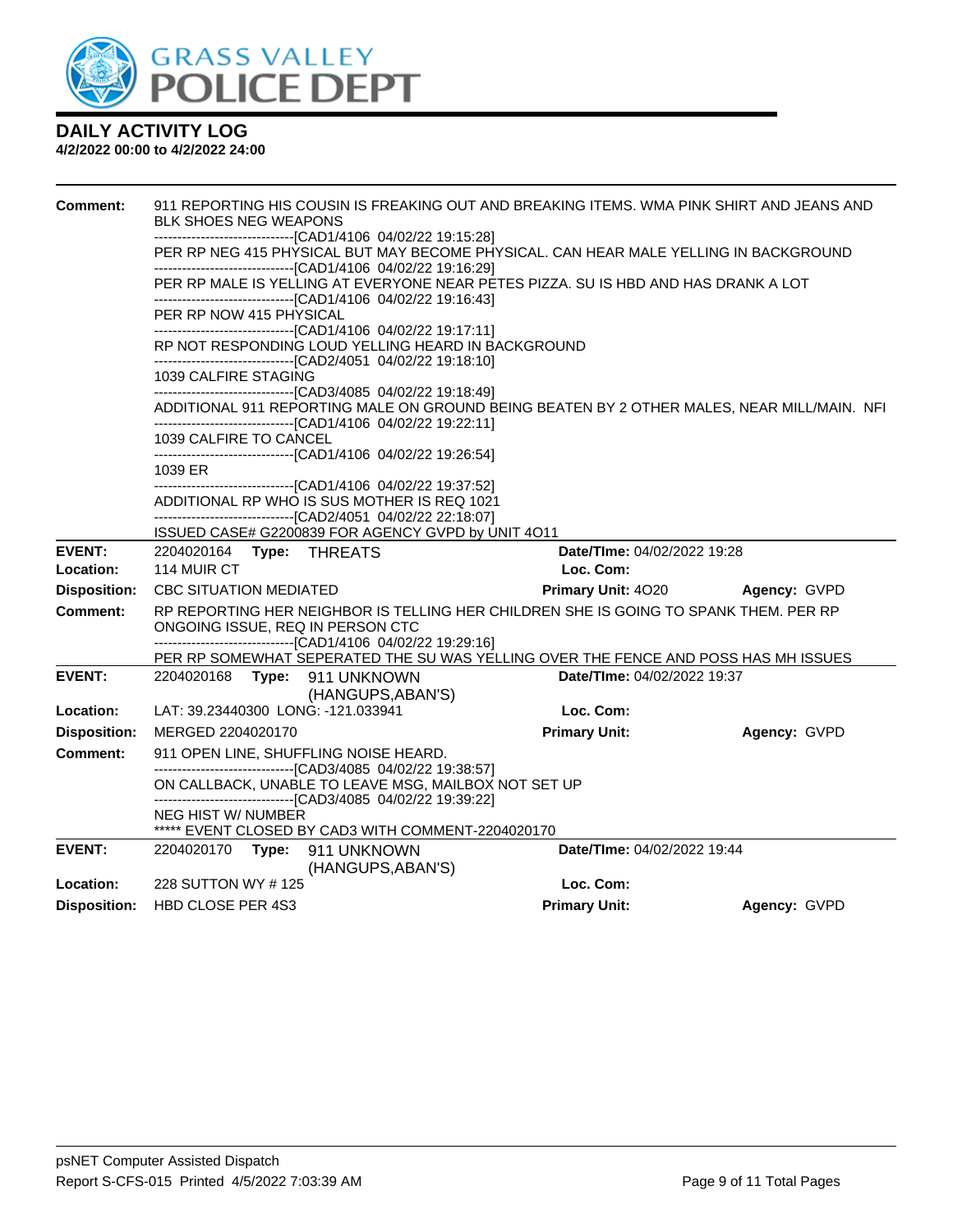

| <b>Comment:</b>     | 911 OPEN LINE FEMALE HEARD TALKING TO CHILD IN BACKGROUND                                                                                        |                                              |              |
|---------------------|--------------------------------------------------------------------------------------------------------------------------------------------------|----------------------------------------------|--------------|
|                     | ------------------------------[CAD1/4106 04/02/22 19:44:37]<br>NEG HIST W NUM                                                                    |                                              |              |
|                     | -------------------------------[CAD1/4106 04/02/22 19:45:15]                                                                                     |                                              |              |
|                     | EVENT LOCATION CHANGED FROM LAT: 39.22962900 LONG: -121.036838 GRASS VALLEY<br>-------------------------------[CAD1/4106 04/02/22 19:45:24]      |                                              |              |
|                     | ON CB ACCIDENTAL DUE TO PHONE ISSUES                                                                                                             |                                              |              |
|                     | ------------------------------[MERGED CAD3/4085 04/02/2022 19:46:23]                                                                             |                                              |              |
|                     | MERGED 2204020168 TYPE: 911<br>LOCATION: LAT: 39.23440300 LONG: -121.033941                                                                      |                                              |              |
|                     | RP: PHONE: 4460639 (530)                                                                                                                         |                                              |              |
|                     | COMMENTS: 911 OPEN LINE, SHUFFLING NOISE HEARD.---------------------------------[CAD3/4085 04/02/22 19:38:57]                                    |                                              |              |
|                     | ON CALLBACK, UNABLE TO LEAVE MSG, MAILBOX NOT SET UP<br>-------------------------------[CAD3/4085 04/02/22 19:39:22]                             |                                              |              |
|                     | <b>NEG HIST W/ NUMBER</b>                                                                                                                        |                                              |              |
|                     | ------------------------------[CAD1/4106 04/02/22 19:46:40]<br>HIST AT ADDRESS OF WELFARE CHECK 03/28/2022 FOR FEMALE SCREAMING SHE WANTS TO DIE |                                              |              |
|                     | ----------------------------------[CAD2/4051_04/02/22_19:48:23]                                                                                  |                                              |              |
|                     | DISPO FOR ABOVE WAS NO LE NEEDED                                                                                                                 |                                              |              |
|                     | -------------------------------[CAD2/4051_04/02/22 19:53:25]<br>4S3 ADVISED TO REVIEW                                                            |                                              |              |
|                     | ***** EVENT CLOSED BY CAD2 WITH COMMENT-CLOSE PER 4S3                                                                                            |                                              |              |
| <b>EVENT:</b>       | 2204020174 Type: 911 UNKNOWN                                                                                                                     | Date/TIme: 04/02/2022 19:49                  |              |
| Location:           | (HANGUPS, ABAN'S)<br>LAT: 39.21960400 LONG: -121.061568                                                                                          | Loc. Com:                                    |              |
| <b>Disposition:</b> | <b>HBD</b>                                                                                                                                       | <b>Primary Unit:</b>                         | Agency: GVPD |
| <b>Comment:</b>     | 911 OPEN LINE POSS POCKET DIAL                                                                                                                   |                                              |              |
|                     | ------------------------------[CAD1/4106 04/02/22 19:49:40]                                                                                      |                                              |              |
|                     | NEG SIG HIST W NUM<br>-------------------------------[CAD1/4106 04/02/22 19:50:14]                                                               |                                              |              |
|                     | VM LEFT ON CB                                                                                                                                    |                                              |              |
|                     | ***** EVENT CLOSED BY CAD2                                                                                                                       |                                              |              |
| <b>EVENT:</b>       | 2204020179 Type: DISTURBANCE (NOISE,<br>MUSIC, VERBAL, BARKI                                                                                     | Date/TIme: 04/02/2022 20:06                  |              |
| Location:           | 155 GLASSON WY # 21                                                                                                                              | Loc. Com: SIERRA NEVADA MEMORIAL             |              |
|                     | <b>Disposition:</b> ARA BOOKED FOR 242 PC AND 10-36M (X3).                                                                                       | <b>HOSPITAL</b><br><b>Primary Unit: 4020</b> | Agency: GVPD |
| Case No:            | G2200838                                                                                                                                         |                                              |              |
| Comment:            | PER 4011 SUBJ IN BED 21 IS TRYING TO FIGHT WITH STAFF. C1 RESPONSE FOR NOW                                                                       |                                              |              |
|                     | ------------------------------[CAD1/4106 04/02/22 20:07:04]                                                                                      |                                              |              |
|                     | PER 4011 NOT RELATED TO CURRENT CALL<br>--------------------------------[CAD2/4051 04/02/22 20:28:53]                                            |                                              |              |
|                     | ISSUED CASE# G2200838 FOR AGENCY GVPD by UNIT 4O20                                                                                               |                                              |              |
| <b>EVENT:</b>       | 2204020185<br>TRAFFIC (DUI, PARKING,<br>Type:                                                                                                    | Date/TIme: 04/02/2022 20:21                  |              |
| Location:           | SPEED, HAZ<br>RICHARDSON ST/NO CHURCH ST                                                                                                         | Loc. Com:                                    |              |
| <b>Disposition:</b> | <b>HBD</b>                                                                                                                                       | <b>Primary Unit:</b>                         | Agency: GVPD |
| Comment:            | RP REPORTING WHI TRUCK SPEEDING DOWN RICHARDSON AND BLOWING THROUGH STOP SIGNS.                                                                  |                                              |              |
|                     | OCCURED 1 TO 2 AGO TWD ROBINSONS                                                                                                                 |                                              |              |
|                     | -------------------[CAD2/4051_04/02/22_20:21:35]<br>VOICED                                                                                       |                                              |              |
|                     | ***** EVENT CLOSED BY CAD2                                                                                                                       |                                              |              |
| <b>EVENT:</b>       | 2204020195<br>Type:<br>TRAFFIC (DUI, PARKING,                                                                                                    | Date/TIme: 04/02/2022 21:33                  |              |
|                     | SPEED, HAZ                                                                                                                                       |                                              |              |
| Location:           | 49/20 RAMP STATE/IDAHO MARYLAND RD<br><b>HBD</b>                                                                                                 | Loc. Com: NB                                 |              |
| <b>Disposition:</b> |                                                                                                                                                  | <b>Primary Unit:</b>                         | Agency: GVPD |